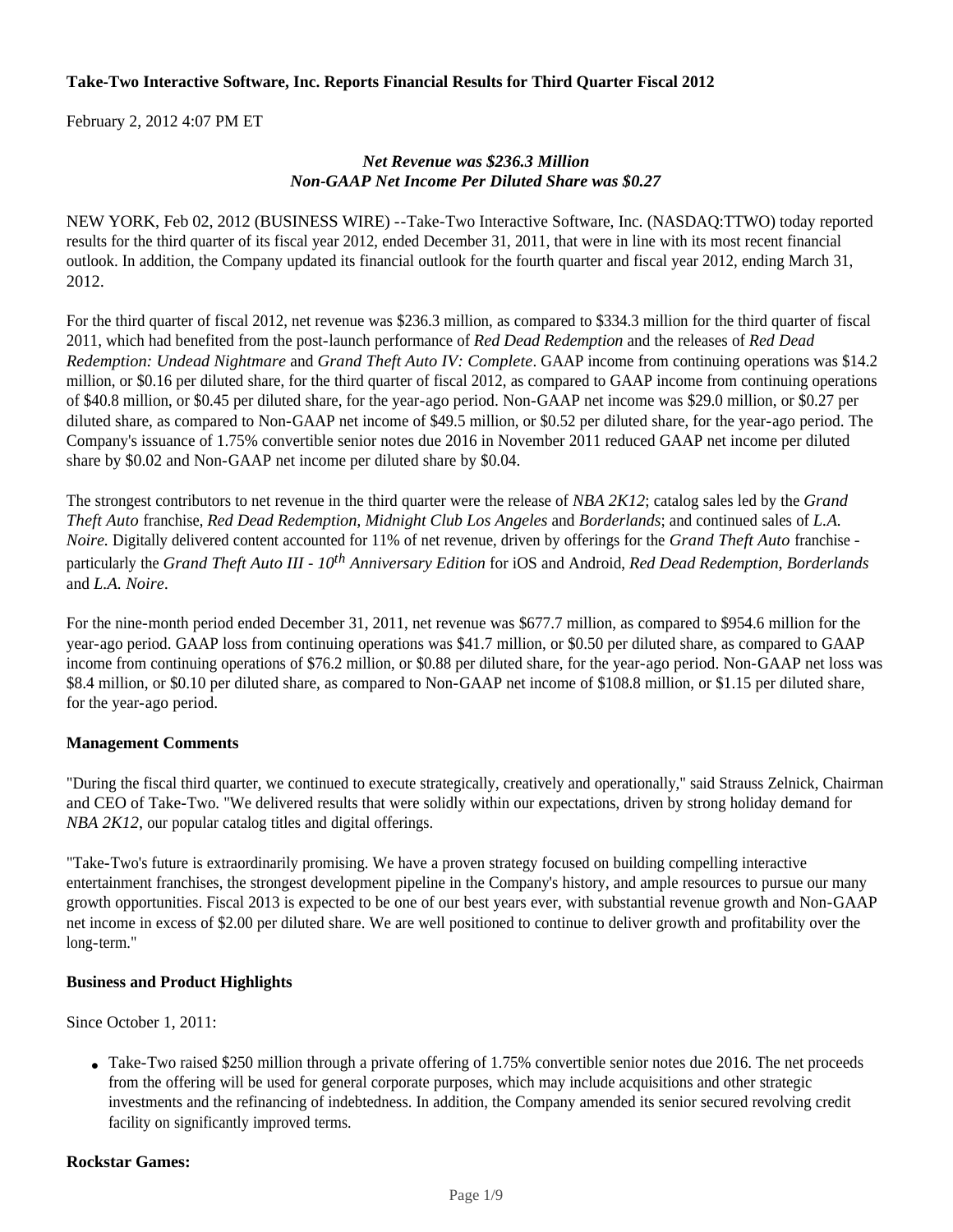- Released *Red Dead Redemption: Game of the Year Edition*, featuring the original title and all subsequently released addon content. The *Red Dead* franchise has sold-in over 13 million units worldwide.
- Announced that *Grand Theft Auto V*, the next installment in the interactive entertainment industry's most iconic and critically acclaimed franchise, is in full development.
- Released *L.A. Noire: The Complete Edition*, featuring the original title and all subsequently released downloadable content, for the Xbox 360, PS3 and PC. *L.A. Noire* has sold-in nearly 5 million units worldwide since its launch.
- Released a special edition of *Grand Theft Auto III* for mobile phones and tablets running iOS and Android in celebration of the game's 10<sup>th</sup> anniversary. The title is Take-Two's highest selling mobile offering to date.
- Announced that *Max Payne 3* is planned for launch for Xbox 360 and PS3 on May 15, 2012 in North America and May 18, 2012 internationally; and for the PC on May 29, 2012 in North America and June 1, 2012 internationally.

# **2K:**

- 2K Sports released *NBA 2K12* to critical acclaim and the highest review scores in the history of the franchise (90 -Metacritic). The game was supported with the *Legends Showcase* downloadable content during the 2011 holiday season. The label also released *NBA 2K12* for the iPhone, iPod touch and iPad. *NBA 2K12* has sold-in nearly 4 million units to date.
- 2K Sports announced that Cy Young Award winning pitcher, Justin Verlander of the Detroit Tigers, will be the cover athlete for *Major League Baseball 2K12* when it launches on March 6, 2012.
- 2K Games announced that *XCOM: Enemy Unknown* is in development at Firaxis Games, the creative team behind the iconic *Sid Meier's Civilization* franchise. This title, which will feature both deep strategy and intense action, is planned for release in fall 2012.

#### **Financial Outlook for Fiscal 2012**

Take-Two is updating its financial outlook for the fourth quarter and fiscal year ending March 31, 2012 as set forth below. This revised outlook primarily reflects the impact of the previously announced change to the planned release date for *Max Payne 3* from fourth quarter fiscal 2012 to first quarter fiscal 2013.

|                                                                     | <b>Fourth Quarter</b>    | <b>Fiscal Year</b>                            |
|---------------------------------------------------------------------|--------------------------|-----------------------------------------------|
|                                                                     | <b>Ending 3/31/2012</b>  | <b>Ending 3/31/2012</b>                       |
| <b>Net Revenue</b>                                                  |                          | \$112 to \$162 Million \$790 to \$840 Million |
| Non-GAAP net income (loss) per diluted share                        | $(\$0.65)$ to $(\$0.50)$ | $$0.75)$ to $$0.60)$                          |
| Stock-based compensation expense per share $(a)$                    | \$0.11                   | \$0.39                                        |
| Non-cash interest expense related to convertible debt               | \$0.05                   | \$0.14                                        |
| Expenses related to reorganization and unusual legal matters \$0.00 |                          | \$0.02                                        |
| Non-cash tax expense                                                | \$0.01                   | \$0.02                                        |

(a) shares issued to ZelnickMedia that are subject to variable accounting. Actual expense to be recorded in connection with these The Company's stock-based compensation expense for the periods above includes the cost of approximately 3.7 million shares is dependent upon several factors, including future changes in Take-Two's stock price.

Key assumptions and dependencies underlying the Company's guidance include continued consumer acceptance of current generation video game and computer entertainment systems; the ability to develop and publish products that capture market share for these systems; the timely delivery of the titles detailed in this release; and stable foreign exchange rates. See also "Cautionary Note Regarding Forward Looking Statements" below.

### **Product Releases**

The following titles were released since October 1, 2011:

| Label     | <b>Title</b> | <b>Platforms</b>                         | <b>Release Date</b> |
|-----------|--------------|------------------------------------------|---------------------|
| 2K Sports | NBA 2K12     | Xbox 360, PS3, PS2, PSP, Wii,<br>PC. iOS | October 4, 2011     |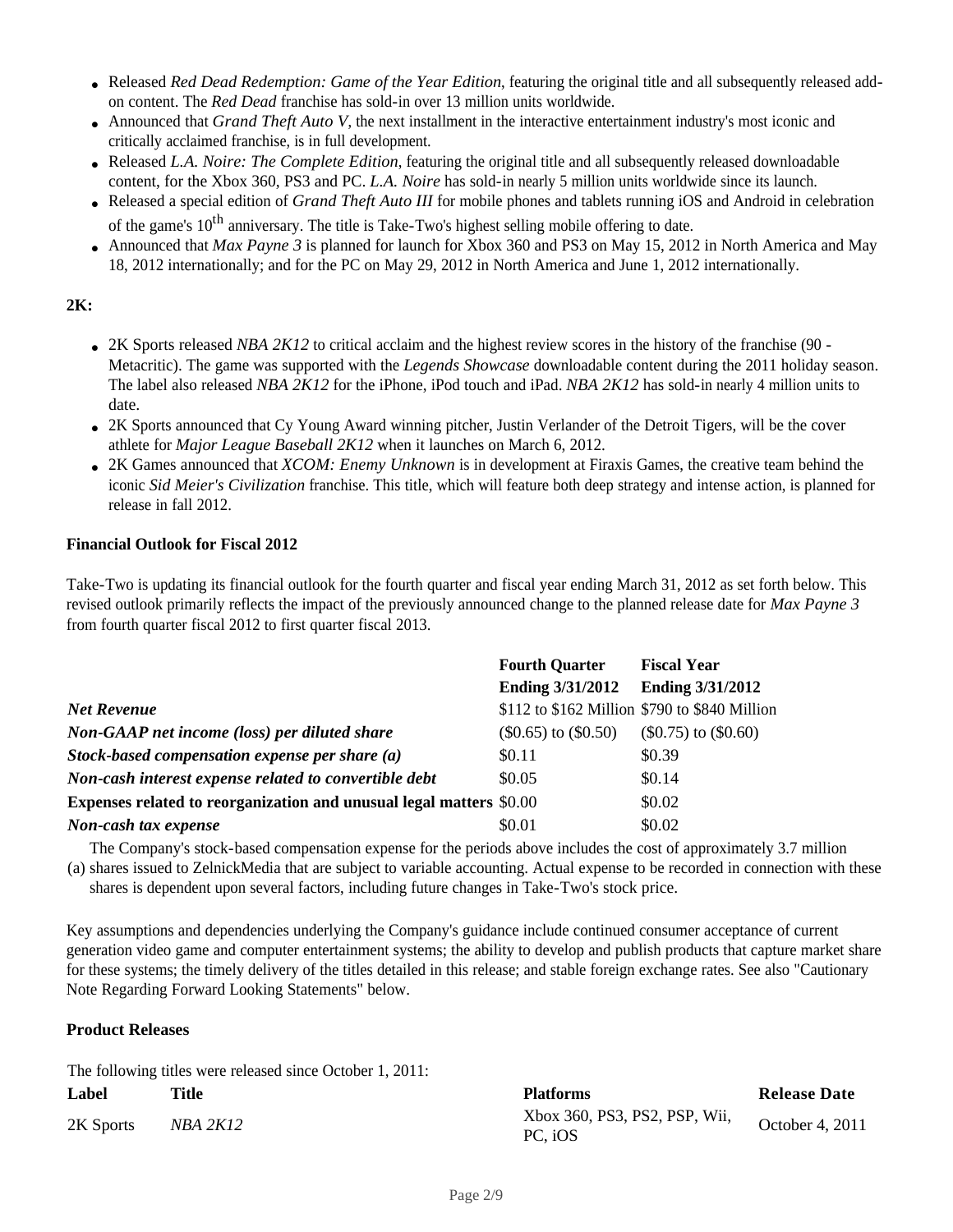| Rockstar<br>Games | Red Dead Redemption: Game of the Year Edition               | Xbox 360, PS3            | October 11, 2011*       |
|-------------------|-------------------------------------------------------------|--------------------------|-------------------------|
| 2K Games          | Duke Nukem Forever: Hail to the Icons Parody<br>Pack (DLC)  | Xbox 360, PS3, PC        | October 11, 2011        |
| 2K Play           | Dora and Kai-Lan's Pet Shelter                              | DS                       | November 1, 2011        |
| 2K Play           | Team Umizoomi                                               | DS                       | November 1, 2011        |
| 2K Play           | Let's Cheer!                                                | Kinect for Xbox 360      | November 7, 2011        |
| Rockstar<br>Games | L.A. Noire: The Complete Edition                            | PC                       | November 8,<br>$2011*$  |
| 2K Play           | Nickelodeon Dance                                           | Kinect for Xbox 360, Wii | November 8, 2011        |
| Rockstar<br>Games | L.A. Noire: The Complete Edition                            | Xbox 360, PS3            | November 15,<br>$2011*$ |
| 2K Play           | Carnival Games: Wild West 3D                                | 3DS                      | November 21,<br>2011    |
| 2K Sports         | NBA 2K12 Legends Showcase (DLC)                             | Xbox 360, PS3            | November 29,<br>2011    |
| 2K Games          | Duke Nukem Forever: The Doctor Who Cloned Me<br>(DLC)       | Xbox 360, PS3, PC        | December 13,<br>2011    |
| Rockstar<br>Games | Grand Theft Auto III - 10 <sup>th</sup> Anniversary Edition | iOS, Android             | December 15,<br>2011    |

*\*North American release date; international release date typically follows three days after.*

Take-Two's lineup of future titles announced to date includes:

| Label                      | Title                             | <b>Platforms</b>                                                              | <b>Planned Release</b> |
|----------------------------|-----------------------------------|-------------------------------------------------------------------------------|------------------------|
| 2K Games                   | The Darkness II                   | Xbox 360, PS3, PC                                                             | February 7, 2012*      |
| 2K Sports                  |                                   | Major League Baseball 2K12 Xbox 360, PS3, PS2, PSP, Wii, DS, PC March 6, 2012 |                        |
| 2K Play                    | Nicktoons MLB                     | 3DS                                                                           | March 6, 2012          |
| Rockstar Games Max Payne 3 |                                   | Xbox 360, PS3                                                                 | May 15, 2012*          |
| Rockstar Games Max Payne 3 |                                   | PC.                                                                           | May 29, 2012*          |
| 2K Games                   | Spec Ops: The Line                | Xbox 360, PS3, PC                                                             | First Half Fiscal '13  |
| 2K Games                   | XCOM: Enemy Unknown               | Xbox 360, PS3, PC                                                             | Fall 2012              |
| 2K Games                   | <b>BioShock Infinite</b>          | Xbox 360, PS3, PC                                                             | Calendar Year 2012     |
| 2K Games                   | <b>Borderlands 2</b>              | Xbox 360, PS3, PC                                                             | Fiscal Year 2013       |
| 2K Games                   | <b>XCOM</b>                       | Xbox 360, PS3, PC                                                             | Fiscal Year 2013       |
|                            | Rockstar Games Grand Theft Auto V | <b>TBA</b>                                                                    | <b>TBA</b>             |

\*North American release date; international release typically follows three days after.

#### **Conference Call**

Take-Two will host a conference call today at 4:30 p.m. Eastern Time to review these results and discuss other topics. The call can be accessed by dialing (877) 407-0984 or (201) 689-8577. A live listen-only webcast of the call will be available by visiting http://ir.take2games.com and a replay will be available following the call at the same location.

#### **Non-GAAP Financial Measures**

In addition to reporting financial results in accordance with U.S. generally accepted accounting principles (GAAP), the Company uses Non-GAAP measures of financial performance that exclude certain non-recurring or non-cash items. Non-GAAP gross profit, income (loss) from operations, net income (loss), and earnings (loss) per share are measures that exclude certain nonrecurring or non-cash items and should be considered in addition to results prepared in accordance with GAAP. They are not intended to be considered in isolation from, as a substitute for, or superior to, GAAP results. These Non-GAAP financial measures may be different from similarly titled measures used by other companies.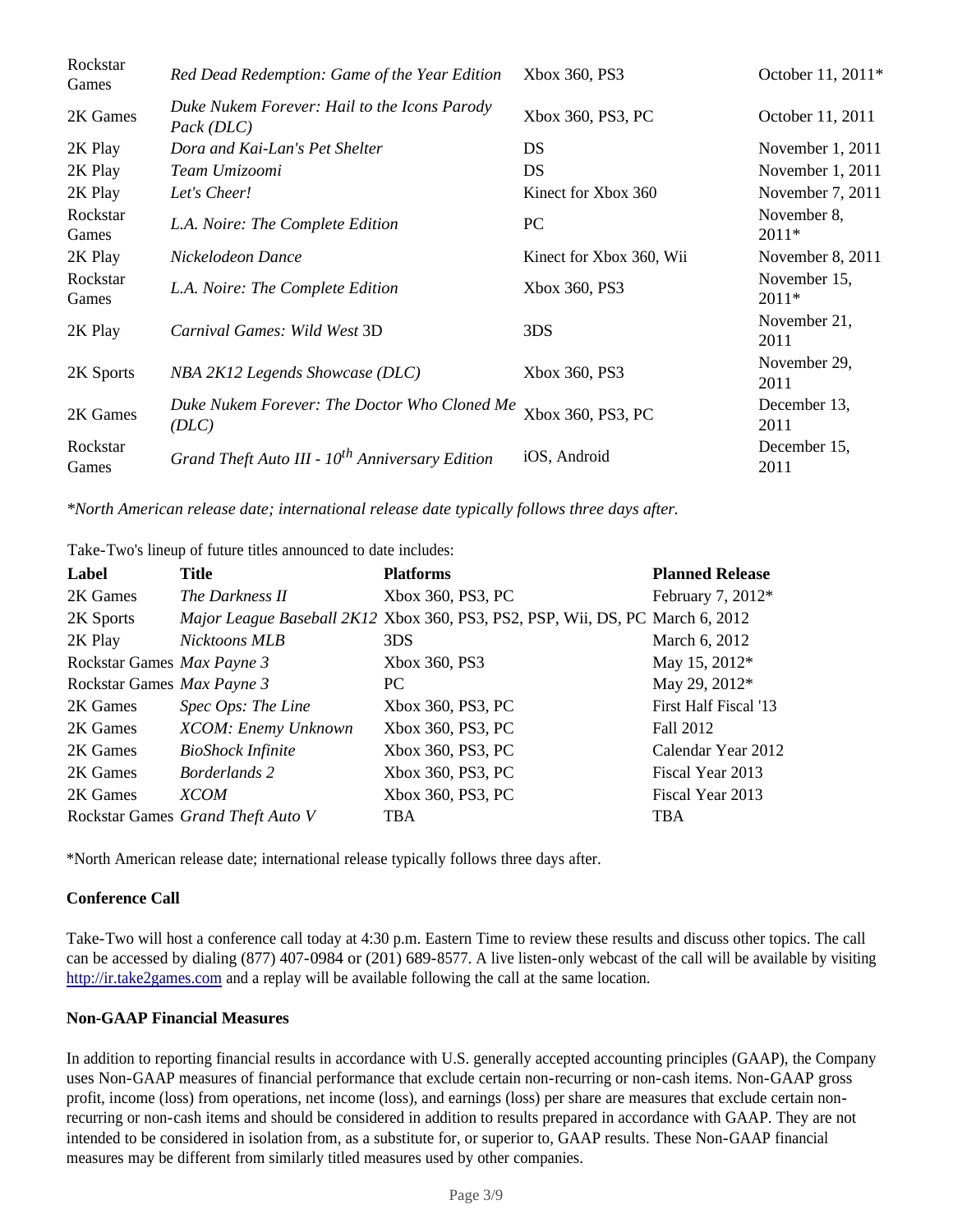The Company believes that these Non-GAAP financial measures, when taken into consideration with the corresponding GAAP financial measures, are important in gaining an understanding of the Company's ongoing business. These Non-GAAP financial measures also provide for comparative results from period to period. Therefore, the Company believes it is appropriate to exclude certain items as follows:

- *Stock-based compensation* the Company does not consider stock-based compensation charges when evaluating business performance and management does not contemplate stock-based compensation expense in its short- and longterm operating plans. As a result, the Company has excluded such expenses from its Non-GAAP financial measures.
- *Business reorganization, restructuring and related expenses* the Company does not engage in reorganization activities on a regular basis and therefore believes it is appropriate to exclude business reorganization, restructuring and related expenses from its Non-GAAP financial measures.
- *Income (loss) from discontinued operations* the Company does not engage in sales of subsidiaries on a regular basis and therefore believes it is appropriate to exclude such gains (losses) from its Non-GAAP financial measures. As the Company is no longer active in its discontinued operations, it believes it is appropriate to exclude income (losses) thereon from its Non-GAAP financial measures.
- *Professional fees and expenses associated with unusual legal and other matters* the Company has incurred expenses for professional fees and has accrued for legal settlements that are outside its ordinary course of business. As a result, the Company has excluded such expenses from its Non-GAAP financial measures.
- *Non-cash interest expense related to convertible debt* The Company records non-cash interest expense on its convertible notes in addition to the interest expense already recorded for coupon payments. The Company excludes the non-cash portion of the interest expense from its Non-GAAP financial measures because these amounts are unrelated to its ongoing business operations.
- *Non-cash tax expense for the impact of deferred tax liabilities associated with tax deductible amortization of goodwill* - due to the nature of the adjustment as well as the expectation that it will not have any cash impact in the foreseeable future, the Company believes it is appropriate to exclude this expense from its Non-GAAP financial measures*.*

#### **About Take-Two Interactive Software**

Headquartered in New York City, Take-Two Interactive Software, Inc. is a leading developer, marketer and publisher of interactive entertainment for consumers around the globe. The Company develops and publishes products through its two whollyowned labels Rockstar Games and 2K, which publishes its titles under the 2K Games, 2K Sports and 2K Play brands. Our products are designed for console systems, handheld gaming systems and personal computers, including smartphones and tablets, and are delivered through physical retail, digital download, online platforms and cloud streaming services. The Company's common stock is publicly traded on NASDAQ under the symbol TTWO. For more corporate and product information please visit our website at http://www.take2games.com.

All trademarks and copyrights contained herein are the property of their respective holders.

#### **Cautionary Note Regarding Forward-Looking Statements**

The statements contained herein which are not historical facts are considered forward-looking statements under federal securities laws and may be identified by words such as "anticipates," "believes," "estimates," "expects," "intends," "plans," "potential," "predicts," "projects," "seeks," "will," or words of similar meaning and include, but are not limited to, statements regarding the outlook for the Company's future business and financial performance. Such forward-looking statements are based on the current beliefs of our management as well as assumptions made by and information currently available to them, which are subject to inherent uncertainties, risks and changes in circumstances that are difficult to predict. Actual outcomes and results may vary materially from these forward-looking statements based on a variety of risks and uncertainties including: our dependence on key management and product development personnel, our dependence on our Grand Theft Auto products and our ability to develop other hit titles for current generation platforms, the timely release and significant market acceptance of our games, the ability to maintain acceptable pricing levels on our games, our ability to raise capital if needed and risks associated with international operations. Other important factors and information are contained in the Company's Annual Report on Form 10-K for the fiscal year ended March 31, 2011, in the section entitled "Risk Factors," and the Company's other periodic filings with the SEC, which can be accessed at http://www.take2games.com. All forward-looking statements are qualified by these cautionary statements and apply only as of the date they are made. The Company undertakes no obligation to update any forward-looking statement, whether as a result of new information, future events or otherwise.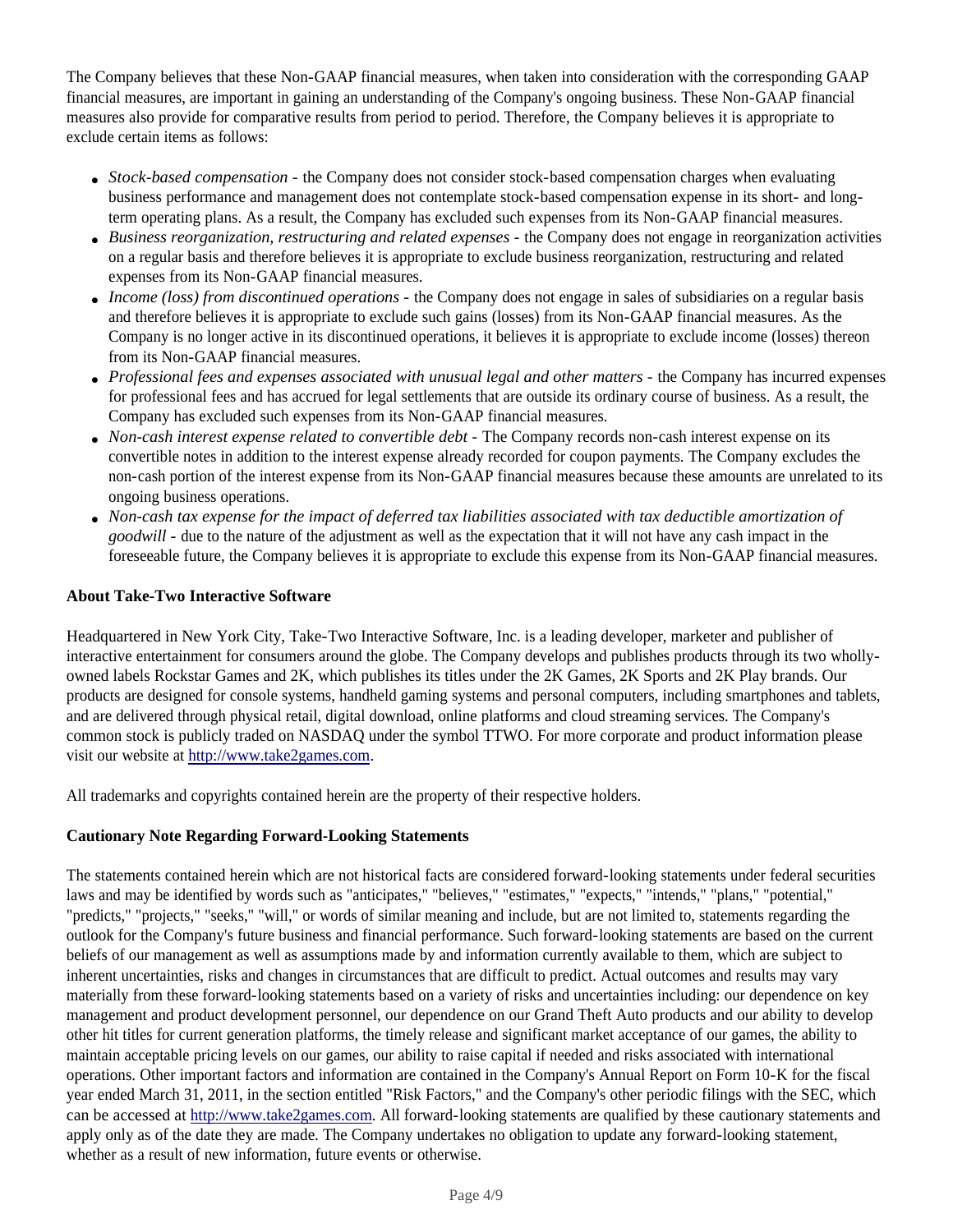# **TAKE-TWO INTERACTIVE SOFTWARE, INC. and SUBSIDIARIES CONDENSED CONSOLIDATED STATEMENTS OF OPERATIONS (Unaudited)**

**(in thousands, except per share amounts)**

|                                                    | <b>Three months ended December</b><br>31, |           |               | <b>Nine months ended December</b><br>31, |               |             |               |  |           |               |
|----------------------------------------------------|-------------------------------------------|-----------|---------------|------------------------------------------|---------------|-------------|---------------|--|-----------|---------------|
|                                                    |                                           | 2011      |               | 2010                                     |               | 2011        |               |  | 2010      |               |
| Net revenue                                        |                                           | \$236,325 |               | \$334,259                                |               | \$677,739   |               |  | \$954,621 |               |
| Cost of goods sold:                                |                                           |           |               |                                          |               |             |               |  |           |               |
| Product costs                                      |                                           | 68,803    |               | 98,067                                   |               | 207,391     |               |  | 266,170   |               |
| Software development costs and royalties           |                                           | 27,236    |               | 40,276                                   |               | 129,086     |               |  | 148,906   |               |
| Internal royalties                                 |                                           | 9,907     |               | 22,001                                   |               | 32,998      |               |  | 105,266   |               |
| Licenses                                           |                                           | 20,521    |               | 28,306                                   |               | 42,914      |               |  | 48,996    |               |
| Total cost of goods sold                           |                                           | 126,467   |               | 188,650                                  |               | 412,389     |               |  | 569,338   |               |
| Gross profit                                       |                                           | 109,858   |               | 145,609                                  |               | 265,350     |               |  | 385,283   |               |
| Selling and marketing                              |                                           | 40,228    |               | 47,861                                   |               | 143,684     |               |  | 144,268   |               |
| General and administrative                         |                                           | 29,705    |               | 27,492                                   |               | 86,067      |               |  | 80,314    |               |
| Research and development                           |                                           | 16,823    |               | 18,073                                   |               | 49,340      |               |  | 52,328    |               |
| Depreciation and amortization                      |                                           | 2,854     |               | 3,501                                    |               | 9,383       |               |  | 11,271    |               |
| Total operating expenses                           |                                           | 89,610    |               | 96,927                                   |               | 288,474     |               |  | 288,181   |               |
| Income (loss) from operations                      |                                           | 20,248    |               | 48,682                                   |               | (23, 124)   | $\mathcal{E}$ |  | 97,102    |               |
| Interest and other, net                            |                                           | (6,190)   | $\mathcal{L}$ | (4,013)                                  | $\mathcal{L}$ | (14,203)    | $\mathcal{L}$ |  | (10, 395) | $\mathcal{F}$ |
| Income (loss) from continuing operations before    |                                           | 14,058    |               | 44,669                                   |               | (37, 327)   | $\mathcal{E}$ |  | 86,707    |               |
| income taxes                                       |                                           |           |               |                                          |               |             |               |  |           |               |
| (Benefit) provision for income taxes               |                                           | (127)     | $\lambda$     | 3,849                                    |               | 4,368       |               |  | 10,487    |               |
| Income (loss) from continuing operations           |                                           | 14,185    |               | 40,820                                   |               | (41, 695)   | $\mathcal{L}$ |  | 76,220    |               |
| Income (loss) from discontinued operations, net of |                                           | (81)      | $\lambda$     | 39                                       |               | (285)       | $\lambda$     |  | (5,708)   | $\mathcal{E}$ |
| taxes                                              |                                           |           |               |                                          |               |             |               |  |           |               |
| Net income (loss)                                  |                                           | \$14,104  |               | \$40,859                                 |               | \$ (41,980) |               |  | \$70,512  |               |
| Earnings (loss) per share:                         |                                           |           |               |                                          |               |             |               |  |           |               |
| Continuing operations                              |                                           | \$0.16    |               | \$0.47                                   |               | \$ (0.50)   |               |  | \$0.89    |               |
| Discontinued operations                            |                                           |           |               |                                          |               | (0.01)      |               |  | (0.07)    | $\mathcal{)}$ |
| Basic earnings (loss) per share                    |                                           | \$0.16    |               | \$0.47                                   |               | \$ (0.51)   |               |  | \$0.82    |               |
| Continuing operations                              |                                           | \$0.16    |               | \$0.45                                   |               | \$ (0.50)   |               |  | \$0.88    |               |
| Discontinued operations                            |                                           |           |               |                                          |               | (0.01)      |               |  | (0.06)    | $\mathcal{)}$ |
| Diluted earnings (loss) per share $(1)$            |                                           | \$0.16    |               | \$0.45                                   |               | \$ (0.51)   | $\lambda$     |  | \$0.82    |               |
| Weighted average shares outstanding: $(2)$         |                                           |           |               |                                          |               |             |               |  |           |               |
| <b>Basic</b>                                       |                                           | 89,523    |               | 86,321                                   |               | 83,003      |               |  | 85,783    |               |
| Diluted                                            |                                           | 89,523    |               | 99,260                                   |               | 83,003      |               |  | 98,721    |               |

(1) For the three and nine months ended December 31, 2010, diluted EPS has been calculated using the "if-converted" method as a result of the 4.375% Convertible Notes issued in June 2009 (the "4.375% Convertible Notes"), for which diluted net income has been adjusted by \$3,552 and \$10,446, respectively, related to interest and debt issuance costs, net of tax. The shares used for computing includes 12,927 shares related to the potential dilution from the 4.375% Convertible Notes. The "ifconverted" method was not used for the other periods presented as the assumed conversion would have been anti-dilutive.

 $(2)$  Basic and diluted include participating shares of 5,958, 5,578 and 5,824 for the three months ended December 31, 2011 and the three and nine months ended December 31, 2010, respectively.

|                               |        |      | Three months ended December 31, Nine months ended December 31, |      |  |  |
|-------------------------------|--------|------|----------------------------------------------------------------|------|--|--|
| <b>OTHER INFORMATION 2011</b> |        | 2010 | 2011                                                           | 2010 |  |  |
| Geographic revenue mix        |        |      |                                                                |      |  |  |
| North America                 | 69%    | 66%  | 58%                                                            | 57%  |  |  |
| International                 | $31\%$ | 34%  | 42%                                                            | 43%  |  |  |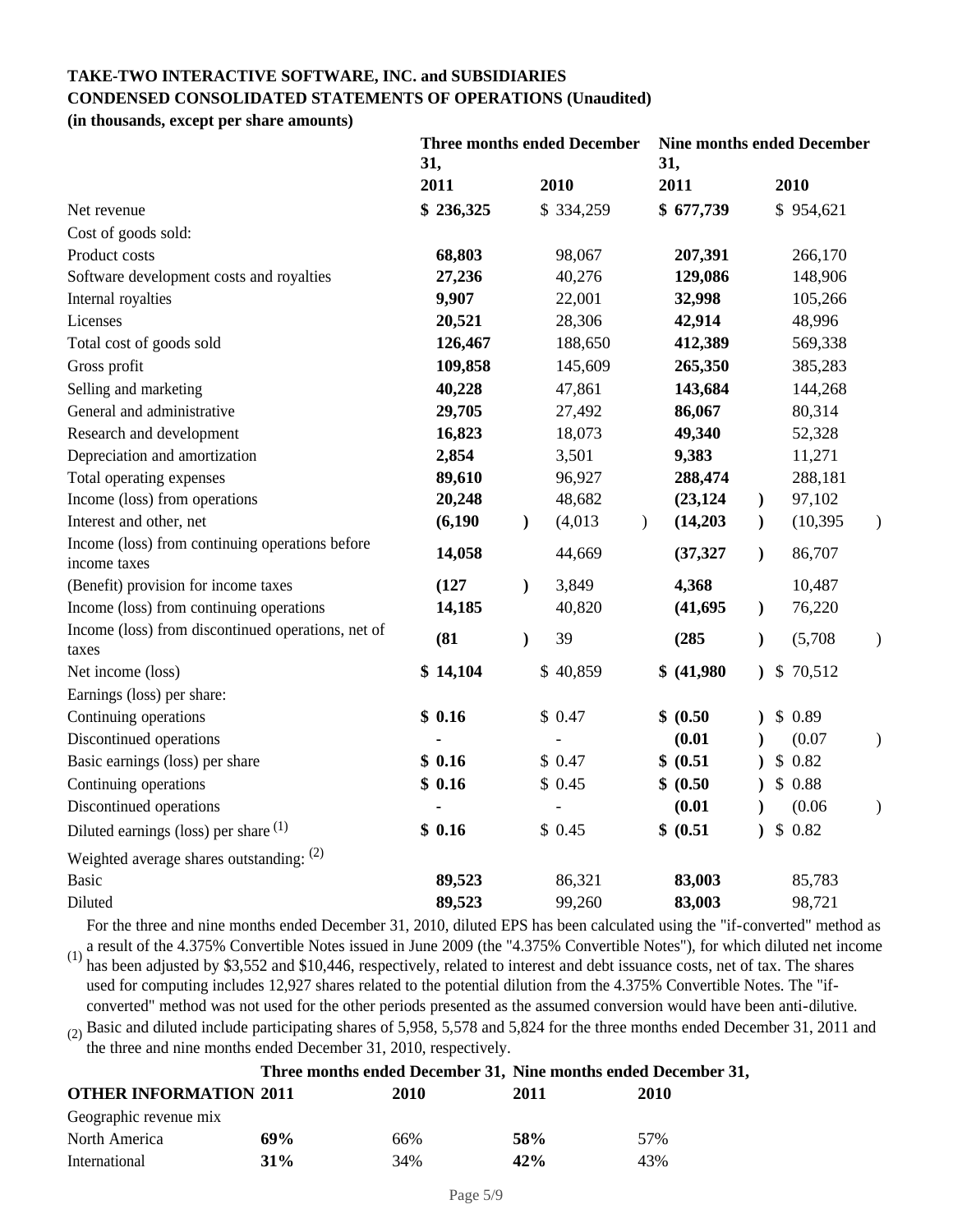| Platform revenue mix |     |       |       |     |
|----------------------|-----|-------|-------|-----|
| Microsoft Xbox 360   | 38% | 38%   | 44%   | 39% |
| Sony PlayStation 3   | 38% | 37%   | 38%   | 40% |
| <b>PC</b>            | 9%  | 9%    | 9%    | 10% |
| Nintendo Wii         | 4%  | 8%    | 2%    | 5%  |
| Sony PSP             | 3%  | 2%    | 2%    | 2%  |
| Nintendo DS          | 3%  | 4%    | 2%    | 2%  |
| Sony PlayStation 2   | 2%  | 2%    | 2%    | 2%  |
| Other                | 3%  | $0\%$ | $1\%$ | 0%  |

# **TAKE-TWO INTERACTIVE SOFTWARE, INC. and SUBSIDIARIES CONDENSED CONSOLIDATED BALANCE SHEETS**

## **(in thousands, except per share amounts)**

|                                                                                      | December 31, March 31, |  |            |
|--------------------------------------------------------------------------------------|------------------------|--|------------|
|                                                                                      | 2011                   |  | 2011       |
| <b>ASSETS</b>                                                                        | (Unaudited)            |  |            |
| Current assets:                                                                      |                        |  |            |
| Cash and cash equivalents                                                            | \$453,316              |  | \$280,359  |
| Accounts receivable, net of allowances of \$52,278 and \$42,900 at December 31, 2011 |                        |  |            |
| and March 31, 2011, respectively                                                     | 53,274                 |  | 84,217     |
| Inventory                                                                            | 22,516                 |  | 24,578     |
| Software development costs and licenses                                              | 180,705                |  | 131,676    |
| Prepaid taxes and taxes receivable                                                   | 6,067                  |  | 8,280      |
| Prepaid expenses and other                                                           | 36,542                 |  | 37,493     |
| Total current assets                                                                 | 752,420                |  | 566,603    |
| Fixed assets, net                                                                    | 18,556                 |  | 19,632     |
| Software development costs and licenses, net of current portion                      | 121,843                |  | 138,320    |
| Goodwill                                                                             | 223,934                |  | 225,170    |
| Other intangibles, net                                                               | 16,401                 |  | 17,833     |
| Other assets                                                                         | 7,442                  |  | 4,101      |
| Total assets                                                                         | \$1,140,596            |  | \$971,659  |
| <b>LIABILITIES AND STOCKHOLDERS' EQUITY</b>                                          |                        |  |            |
| Current liabilities:                                                                 |                        |  |            |
| Accounts payable                                                                     | \$29,400               |  | \$56,153   |
| Accrued expenses and other current liabilities                                       | 126,857                |  | 158,459    |
| Deferred revenue                                                                     | 11,794                 |  | 13,434     |
| Liabilities of discontinued operations                                               | 1,027                  |  | 2,842      |
| Total current liabilities                                                            | 169,078                |  | 230,888    |
| Long-term debt                                                                       | 311,906                |  | 107,239    |
| Income taxes payable                                                                 | 12,711                 |  | 12,037     |
| Other long-term liabilities                                                          | 3,116                  |  | 2,961      |
| Liabilities of discontinued operations, net of current portion                       | 2,300                  |  | 3,255      |
| <b>Total liabilities</b>                                                             | 499,111                |  | 356,380    |
| Commitments and contingencies                                                        |                        |  |            |
| Stockholders' equity:                                                                |                        |  |            |
| Preferred stock, \$.01 par value, 5,000 shares authorized                            |                        |  |            |
| Common stock, \$.01 par value, 150,000 shares authorized; 90,035 and 86,119          |                        |  |            |
| shares issued and outstanding at December 31, 2011 and March 31, 2011, respectively  | 900                    |  | 861        |
| Additional paid-in capital                                                           | 786,652                |  | 706,482    |
| Accumulated deficit                                                                  | (144, 503)             |  | (102, 523) |
| Accumulated other comprehensive (loss) income                                        | (1, 564)               |  | 10,459     |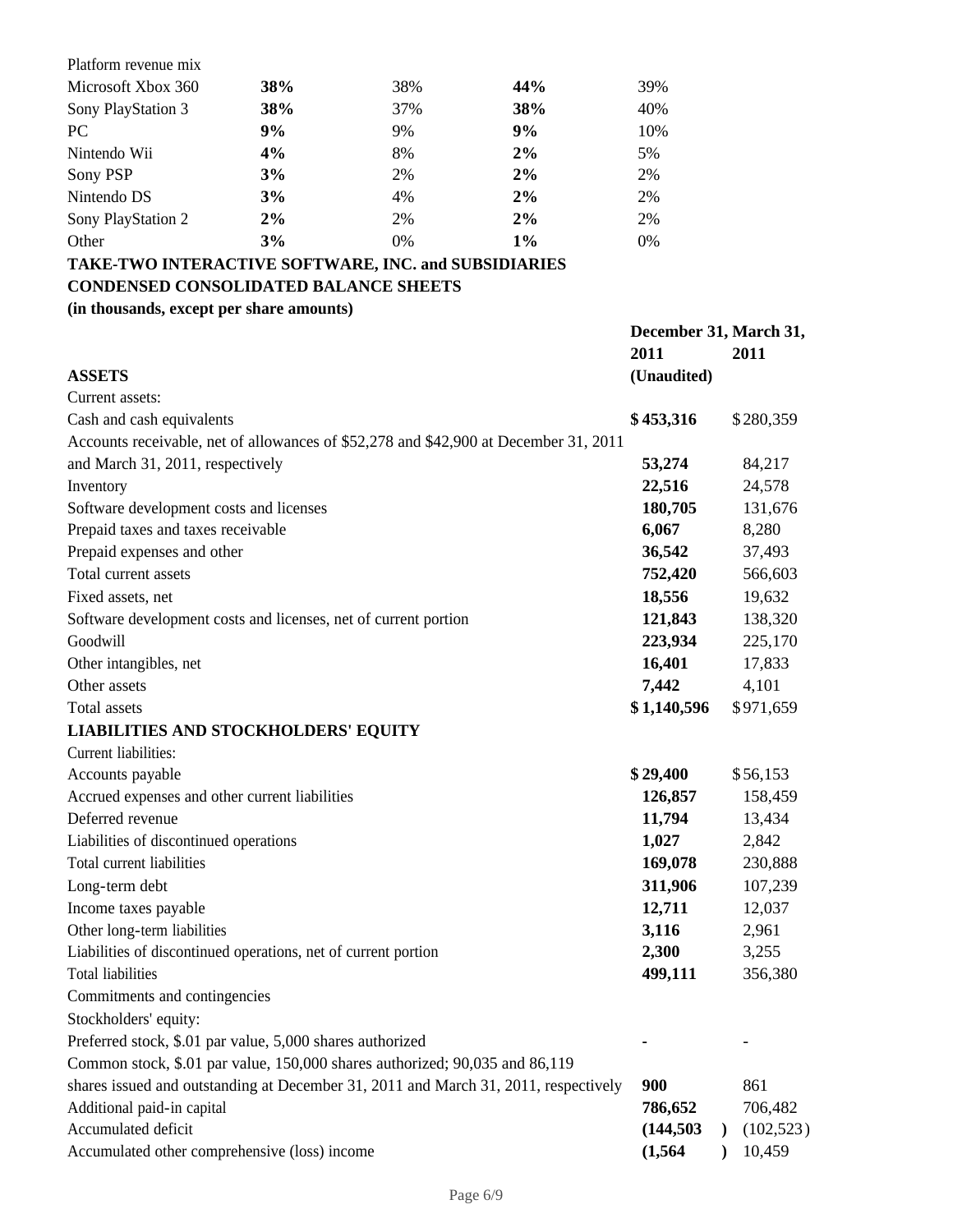Total stockholders' equity **641,485** 615,279

Total liabilities and stockholders' equity **\$1,140,596** \$971,659

## **TAKE-TWO INTERACTIVE SOFTWARE, INC. and SUBSIDIARIES**

# **CONDENSED CONSOLIDATED STATEMENTS OF CASH FLOWS (Unaudited)**

**(in thousands)**

|                                                                                        | <b>Nine months ended December</b><br>31, |               |           |               |
|----------------------------------------------------------------------------------------|------------------------------------------|---------------|-----------|---------------|
|                                                                                        | 2011                                     |               | 2010      |               |
| <b>Operating activities:</b>                                                           |                                          |               |           |               |
| Net income (loss)                                                                      | \$ (41,980)                              | $\mathcal{L}$ | \$70,512  |               |
| Adjustments to reconcile net income (loss) to net cash (used in) provided by operating |                                          |               |           |               |
| activities:                                                                            |                                          |               |           |               |
| Amortization and impairment of software development costs and licenses                 | 117,158                                  |               | 123,345   |               |
| Depreciation and amortization                                                          | 9,383                                    |               | 11,271    |               |
| Loss from discontinued operations                                                      | 285                                      |               | 5,708     |               |
| Amortization and impairment of intellectual property                                   | 979                                      |               | 2,796     |               |
| Stock-based compensation                                                               | 23,463                                   |               | 23,630    |               |
| Deferred income taxes                                                                  |                                          |               | 1,491     |               |
| Amortization of discount on Convertible Notes                                          | 7,294                                    |               | 5,440     |               |
| Amortization of debt issuance costs                                                    | 1,014                                    |               | 939       |               |
| Other, net                                                                             | 778                                      |               | (525)     | $\mathcal{Y}$ |
| Changes in assets and liabilities, net of effect from purchases of businesses:         |                                          |               |           |               |
| Accounts receivable                                                                    | 30,943                                   |               | (9,710)   |               |
| Inventory                                                                              | 2,062                                    |               | (4, 113)  |               |
| Software development costs and licenses                                                | (147, 315)                               | $\mathcal{L}$ | (118,961) | $\mathcal{E}$ |
| Prepaid expenses, other current and other non-current assets                           | 4,125                                    |               | 11,987    |               |
| Deferred revenue                                                                       | (1,640)                                  | $\mathcal{F}$ | (1, 532)  | $\mathcal{E}$ |
| Accounts payable, accrued expenses, income taxes payable and other liabilities         | (59, 574)                                | $\mathcal{F}$ | 42,063    |               |
| Net cash used in discontinued operations                                               | (1,580)                                  | $\mathcal{F}$ | (9,170)   | $\mathcal{L}$ |
| Net cash (used in) provided by operating activities                                    | (54, 605)                                | $\mathcal{L}$ | 155,171   |               |
| <b>Investing activities:</b>                                                           |                                          |               |           |               |
| Purchase of fixed assets                                                               | (7,984)                                  | $\mathbf{)}$  | (8,246)   |               |
| Settlement of purchase price related to discontinued operations                        | (1, 475)                                 |               |           |               |
| Cash received from sale of business                                                    |                                          |               | 3,075     |               |
| Payments in connection with business combinations, net of cash acquired                |                                          |               | (1,000)   |               |
| Net cash used in investing activities                                                  | (9, 459)                                 | $\lambda$     | (6,171)   | $\mathcal{E}$ |
| <b>Financing activities:</b>                                                           |                                          |               |           |               |
| Proceeds from exercise of employee stock options                                       | 238                                      |               | 104       |               |
| Proceeds from issuance of Convertible Notes                                            | 250,000                                  |               |           |               |
| Payment of debt issuance costs                                                         | (6,875)                                  | $\mathcal{E}$ |           |               |
| Net cash provided by financing activities                                              | 243,363                                  |               | 104       |               |
| Effects of exchange rates on cash and cash equivalents                                 | (6, 342)                                 | $\lambda$     | 2,176     |               |
| Net increase in cash and cash equivalents                                              | 172,957                                  |               | 151,280   |               |
| Cash and cash equivalents, beginning of year                                           | 280,359                                  |               | 145,838   |               |
| Cash and cash equivalents, end of period                                               | \$453,316                                |               | \$297,118 |               |
| TAKE-TWO INTERACTIVE SOFTWARE, INC. and SUBSIDIARIES                                   |                                          |               |           |               |
| RECONCILIATION OF GAAP TO Non-GAAP MEASURES (Unaudited)                                |                                          |               |           |               |
| (in thousands, except per share amounts)                                               |                                          |               |           |               |
|                                                                                        |                                          |               |           |               |

**Three Months Ended December 31,**  $\sum_{n=1}^{\infty}$  **Months Ended December 31, 31,**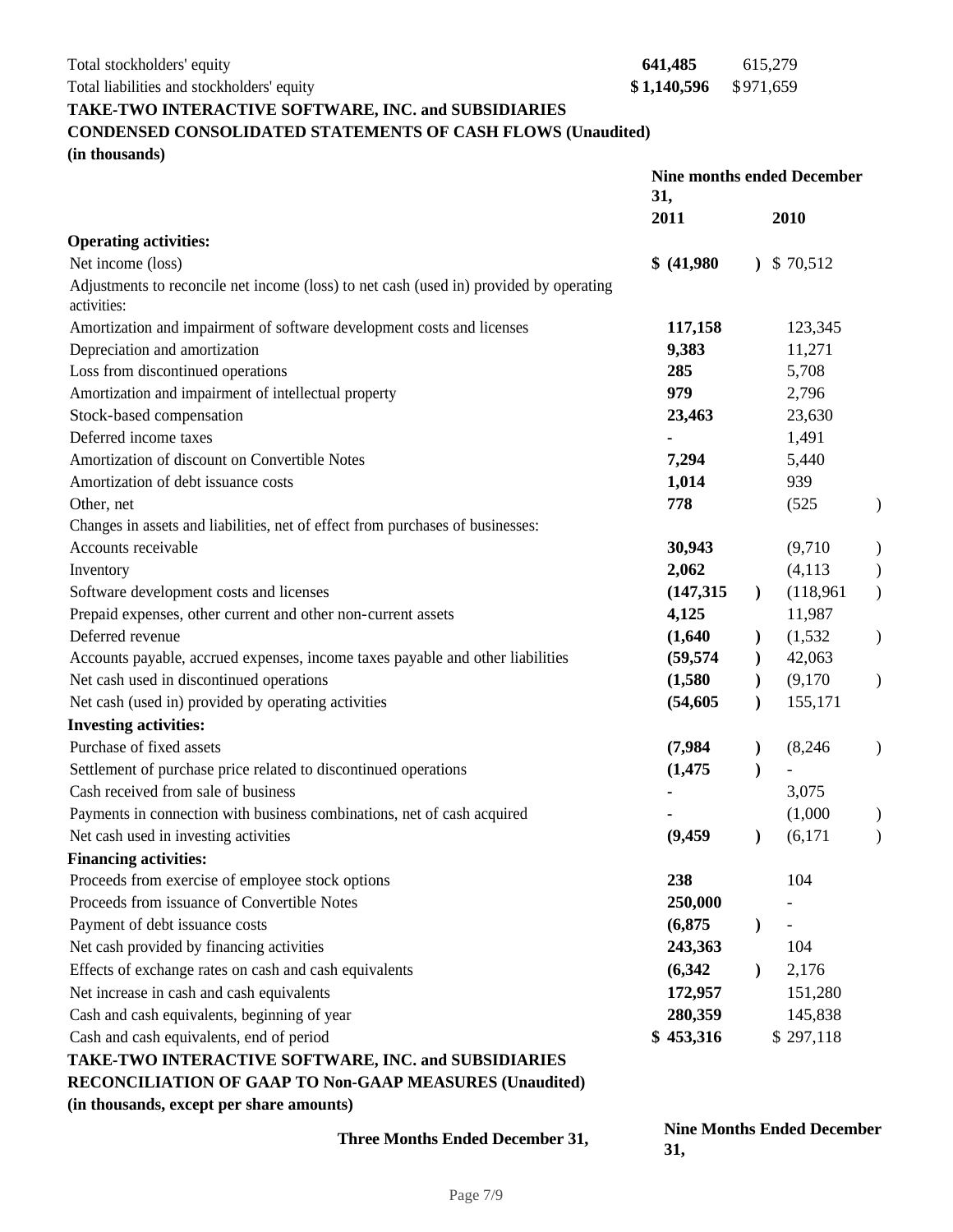|                                                 | 2011          |               | 2010    |               | 2011        |           | 2010      |
|-------------------------------------------------|---------------|---------------|---------|---------------|-------------|-----------|-----------|
| <b>Gross Profit</b>                             |               |               |         |               |             |           |           |
| <b>GAAP Gross Profit</b>                        | \$<br>109,858 | \$            | 145,609 |               | \$265,350   |           | \$385,283 |
| Stock-based compensation                        | 794           |               | 1,793   |               | 4,379       |           | 9,801     |
| <b>Non-GAAP Gross Profit</b>                    | \$<br>110,652 | \$            | 147,402 |               | \$269,729   |           | \$395,084 |
| <b>Income (Loss) from Operations</b>            |               |               |         |               |             |           |           |
| <b>GAAP Income (Loss) from</b>                  | \$<br>20,248  | $\mathcal{S}$ | 48,682  |               | \$ (23,124) |           | \$97,102  |
| <b>Operations</b>                               |               |               |         |               |             |           |           |
| Stock-based compensation                        | 10,803        |               | 5,916   |               | 23,463      |           | 23,630    |
| Business reorganization and related             | 247           |               |         |               | 1,015       |           | 1,713     |
| Professional fees and legal matters             | 20            |               | 423     |               | 196         |           | 371       |
| <b>Non-GAAP Income (Loss) from</b>              | \$<br>31,318  | \$            | 55,021  |               | \$1,550     |           | \$122,816 |
| <b>Operations</b>                               |               |               |         |               |             |           |           |
| <b>Net Income (Loss)</b>                        |               |               |         |               |             |           |           |
| <b>GAAP Net Income (Loss)</b>                   | \$<br>14,104  | \$            | 40,859  |               | \$ (41,980) | $\lambda$ | \$70,512  |
| Discontinued operations                         | 81            |               | (39)    | $\mathcal{E}$ | 285         |           | 5,708     |
| Stock-based compensation                        | 10,803        |               | 5,916   |               | 23,463      |           | 23,630    |
| Professional fees and legal matters             | 20            |               | 423     |               | 196         |           | 371       |
| Business reorganization and related             | 247           |               |         |               | 1,015       |           | 1,713     |
| Non-cash interest expense                       | 3,234         |               | 1,872   |               | 7,294       |           | 5,440     |
| Non-cash tax expense                            | 465           |               | 472     |               | 1,286       |           | 1,393     |
| <b>Non-GAAP Net Income (Loss)</b>               | \$<br>28,954  | \$            | 49,503  |               | \$ (8,441)  |           | \$108,767 |
| <b>Diluted Earnings (Loss) Per Share</b>        |               |               |         |               |             |           |           |
| GAAP earnings (loss) per share                  | \$<br>0.16    | \$            | 0.45    |               | \$ (0.51)   |           | \$0.82    |
| Non-GAAP earnings (loss) per share              | \$<br>0.27    | \$            | 0.52    |               | \$ (0.10)   |           | \$1.15    |
| (1)                                             |               |               |         |               |             |           |           |
| Number of diluted shares used in<br>computation |               |               |         |               |             |           |           |
| <b>GAAP</b>                                     | 89,523        |               | 99,260  |               | 83,003      |           | 98,721    |
| Non-GAAP $^{(2)}$                               | 115,544       |               | 99,260  |               | 83,003      |           | 98,721    |

**For the three months ended December 31, 2011, Non-GAAP diluted EPS has been calculated using the "ifconverted" method as a result of the issuances of the 4.375% Convertible Notes in June 2009 (the "4.375% Convertible Notes") and the 1.75% Convertible Notes in November 2011 (the "1.75% Convertible Notes" and** 

**(1) together with the 4.375% Convertible Notes, the "Convertible Notes") for which diluted net income has been adjusted by \$2,378 related to interest and debt issuance costs, net of tax. The shares used for computing the three months ended December 31, 2011 Non-GAAP diluted EPS include 26,021 shares related to the potential dilution from the Convertible Notes.**

**For the three and nine months ended December 31, 2010, Non-GAAP diluted EPS has been calculated using the "if-converted" method as a result of the 4.375% Convertible Notes, for which diluted net income has been adjusted by \$1,680 and \$5,006, respectively, related to interest and debt issuance costs, net of tax. The shares used for computing the three and nine months ended December 31, 2010 Non-GAAP diluted EPS include 12,927 shares related to the potential dilution from the 4.375% Convertible Notes.**

**The "if-converted" method was not used for the nine months ended December 31, 2011 as the assumed conversion would have been anti-dilutive.**

**For the three months ended December 31, 2011 and the three and nine months ended December 31, 2010, the** 

**(2) diluted shares used in the computation of Non-GAAP EPS include participating shares of 5,958, 5,578 and 5,824, respectively.**

SOURCE: Take-Two Interactive Take-Two Interactive Software, Inc.